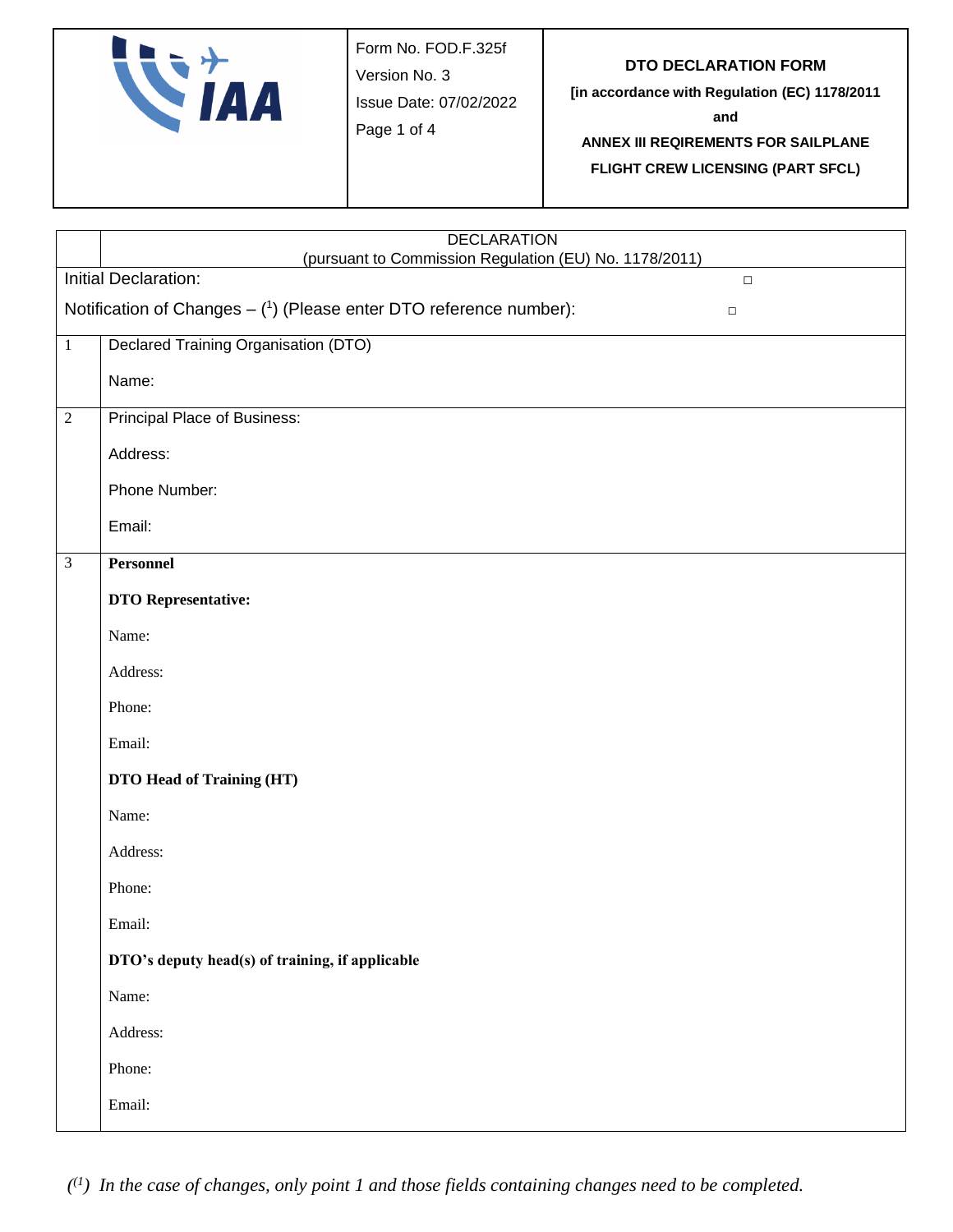|  | Form No. FOD.F.325f<br>Version No. 3<br>Issue Date: 07/02/2022<br>Page 2 of 4 | <b>DTO DECLARATION FORM</b><br>[in accordance with Regulation (EC) 1178/2011<br>and<br>ANNEX III REQIREMENTS FOR SAILPLANE<br><b>FLIGHT CREW LICENSING (PART SFCL)</b> |
|--|-------------------------------------------------------------------------------|------------------------------------------------------------------------------------------------------------------------------------------------------------------------|
|--|-------------------------------------------------------------------------------|------------------------------------------------------------------------------------------------------------------------------------------------------------------------|

| 4. | <b>Training Scope:</b>                                                                                                                                                                                                                                                                                                                                 |  |  |
|----|--------------------------------------------------------------------------------------------------------------------------------------------------------------------------------------------------------------------------------------------------------------------------------------------------------------------------------------------------------|--|--|
|    | List of all training provided (list of all training programmes used to provide the training (documents to be attached to this<br>declaration) or, in the case referred to in point DTO.GEN.230(d) of Annex VII (Part-DTO) to Regulation (EU) No<br>1178/2011, as amended, the reference to all approved training manuals used to provide the training. |  |  |
|    | <b>AEROPLANE:</b>                                                                                                                                                                                                                                                                                                                                      |  |  |
|    | $\Box$<br>LAPL(A) $\Box$<br>PPL(A)<br>$SEP(A)$ (Land) $\Box$<br>SEP(A)(Sea)<br>TMG(A)                                                                                                                                                                                                                                                                  |  |  |
|    | <b>ADDITIONAL RATINGS:</b>                                                                                                                                                                                                                                                                                                                             |  |  |
|    | Mountain<br>$\begin{array}{c} \square \end{array}$<br>Night<br>$\begin{array}{ccc} \hline \end{array}$<br>Aerobatics<br>$\begin{array}{c} \square \end{array}$<br>Sailplane<br>Banner towing $\Box$<br>Sailplane Towing I<br>u                                                                                                                         |  |  |
|    | <b>HELICOPTER:</b>                                                                                                                                                                                                                                                                                                                                     |  |  |
|    | $\Box$<br>D<br>PPL(H)<br>Type $(H)$<br>LAPL(H)                                                                                                                                                                                                                                                                                                         |  |  |
|    | <b>SAILPLANE:</b>                                                                                                                                                                                                                                                                                                                                      |  |  |
|    | Sailplane SPL D                                                                                                                                                                                                                                                                                                                                        |  |  |
|    | <b>ADDITIONAL RATINGS:</b>                                                                                                                                                                                                                                                                                                                             |  |  |
|    | Sailplane Towing D<br>Sailplane TMG D<br>Sailplane Aerobatics   Sailplane TMG Night Rating                                                                                                                                                                                                                                                             |  |  |
|    | Sailplane Cloud Flying $\Box$ FI(S) $\Box$<br>FE(S)                                                                                                                                                                                                                                                                                                    |  |  |
|    |                                                                                                                                                                                                                                                                                                                                                        |  |  |
| 5. | Training aircraft and FSTDs: List of aircraft used for the training:                                                                                                                                                                                                                                                                                   |  |  |
|    |                                                                                                                                                                                                                                                                                                                                                        |  |  |
|    | List of qualified FSTDs used for the training (if applicable, include code as indicated on the qualification certificate(s)):                                                                                                                                                                                                                          |  |  |
|    |                                                                                                                                                                                                                                                                                                                                                        |  |  |
|    |                                                                                                                                                                                                                                                                                                                                                        |  |  |
| 6. | Aerodrome(s) and the operating site(s)                                                                                                                                                                                                                                                                                                                 |  |  |
|    | Contact details (address, phone, email) of all aerodromes and operating sites used by the DTO to provide training:                                                                                                                                                                                                                                     |  |  |
|    |                                                                                                                                                                                                                                                                                                                                                        |  |  |
|    |                                                                                                                                                                                                                                                                                                                                                        |  |  |
| 7. | Date of intended commencement of training:                                                                                                                                                                                                                                                                                                             |  |  |
|    |                                                                                                                                                                                                                                                                                                                                                        |  |  |

*( (1 ) In the case of changes, only point 1 and those fields containing changes need to be completed.*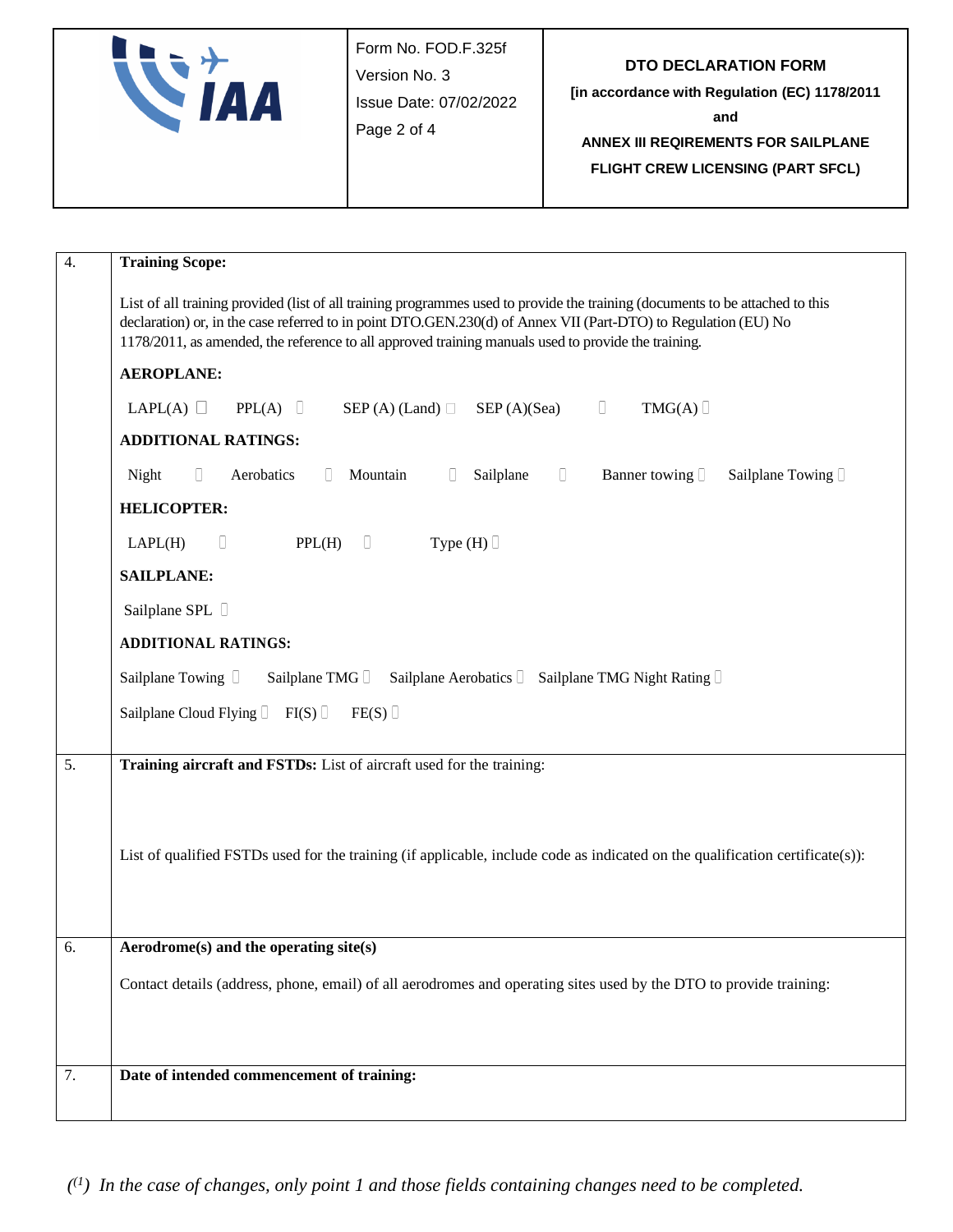|  | Form No. FOD.F.325f<br>Version No. 3<br>Issue Date: 07/02/2022<br>Page 3 of 4 | <b>DTO DECLARATION FORM</b><br>[in accordance with Regulation (EC) 1178/2011<br>and<br>ANNEX III REQIREMENTS FOR SAILPLANE<br><b>FLIGHT CREW LICENSING (PART SFCL)</b> |
|--|-------------------------------------------------------------------------------|------------------------------------------------------------------------------------------------------------------------------------------------------------------------|
|--|-------------------------------------------------------------------------------|------------------------------------------------------------------------------------------------------------------------------------------------------------------------|

| $\,8\,$ | Application for approval of examiner standardisation courses and refresher seminars (Sailplanes and Balloons<br>only)                                                                                                                                                                                                                                                                                                                                                                                  |  |
|---------|--------------------------------------------------------------------------------------------------------------------------------------------------------------------------------------------------------------------------------------------------------------------------------------------------------------------------------------------------------------------------------------------------------------------------------------------------------------------------------------------------------|--|
|         | The DTO hereby applies for approval of the above-mentioned training programme(s) for examiner<br>□<br>courses for sailplanes or balloons in accordance with points DTO.GEN.110 (b) and DTO.GEN.230 (c)<br>of Annex VIII (Part-DTO) to Regulation (EU) No 1178/2011.                                                                                                                                                                                                                                    |  |
|         | <b>STATEMENTS</b>                                                                                                                                                                                                                                                                                                                                                                                                                                                                                      |  |
| 9       | $\Box$ The DTO has developed a safety policy in accordance with Annex VIII (Part-DTO) of Regulation (EU)                                                                                                                                                                                                                                                                                                                                                                                               |  |
|         | No. 1178/2011, and in particular with point DTO.GEN.210 (a)(1)(ii) thereof, and will apply that policy<br>during all training activities covered by the declaration.                                                                                                                                                                                                                                                                                                                                   |  |
|         | $\Box$ We confirm that all information contained in this declaration, including its annexes (if applicable), is                                                                                                                                                                                                                                                                                                                                                                                        |  |
|         | complete and correct.                                                                                                                                                                                                                                                                                                                                                                                                                                                                                  |  |
|         | $\Box$ Any change in the operation that affects the information disclosed in this declaration will be notified to<br>the Irish Aviation Authority.                                                                                                                                                                                                                                                                                                                                                     |  |
|         | $\Box$ The operator confirms that the information disclosed in this declaration is correct.                                                                                                                                                                                                                                                                                                                                                                                                            |  |
|         | $\Box$ The DTO complies and will, during all training activities covered by the declaration, continue to comply<br>with essential requirements set out in Annex IV to Regulation (EU) 2018/1139, with the requirements<br>of Annex 1 (Part-FCL) and Annex VIII (Part-DTO) to Commission Regulation (EU) No. 1178/2011, and<br>with the requirements of Annex III (Part-BFCL) to Commission Regulation (EU) 2018/395 and Annex III<br>(Part-SFCL) to Commission Implementing Regulation (EU) 2018/1976. |  |
|         |                                                                                                                                                                                                                                                                                                                                                                                                                                                                                                        |  |
|         | (in block)                                                                                                                                                                                                                                                                                                                                                                                                                                                                                             |  |
|         | Date: the contract of the contract of the contract of the contract of the contract of the contract of the contract of the contract of the contract of the contract of the contract of the contract of the contract of the cont                                                                                                                                                                                                                                                                         |  |
|         |                                                                                                                                                                                                                                                                                                                                                                                                                                                                                                        |  |
|         |                                                                                                                                                                                                                                                                                                                                                                                                                                                                                                        |  |
|         | (in block)                                                                                                                                                                                                                                                                                                                                                                                                                                                                                             |  |
|         | ADDITIONAL COMPANY INFORMATION FOR IAA                                                                                                                                                                                                                                                                                                                                                                                                                                                                 |  |
|         | Company Registration Office (CRO) No.: (supply copy)                                                                                                                                                                                                                                                                                                                                                                                                                                                   |  |
|         | Company Address:                                                                                                                                                                                                                                                                                                                                                                                                                                                                                       |  |
|         | Workplace Address (if different to above)                                                                                                                                                                                                                                                                                                                                                                                                                                                              |  |
|         |                                                                                                                                                                                                                                                                                                                                                                                                                                                                                                        |  |

*( (1 ) In the case of changes, only point 1 and those fields containing changes need to be completed.*